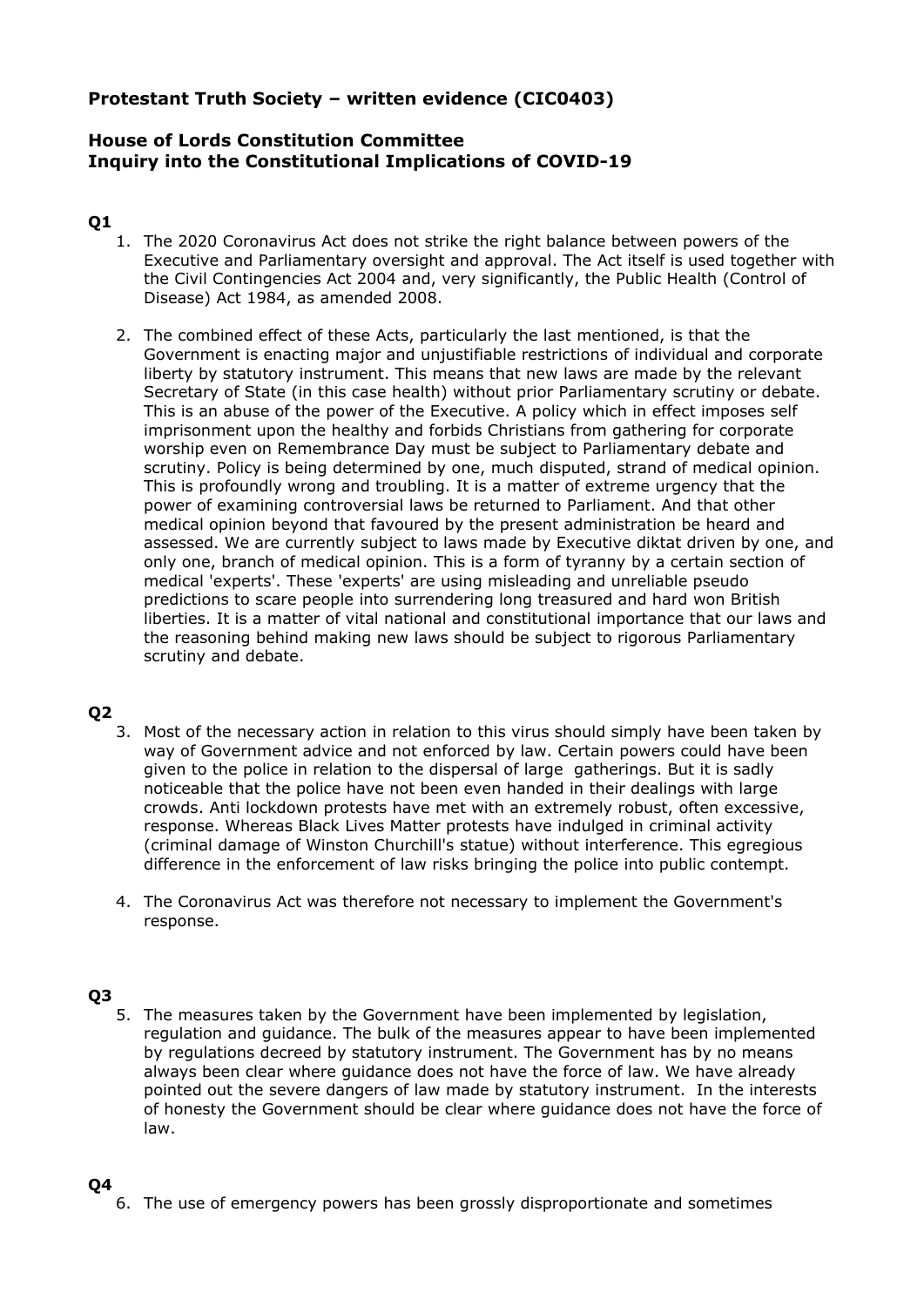laughable. Emergency powers have been used to make laws by statutory instrument. Those new laws have significantly increased the power of the police to interfere with individual liberty. In some instances the police have even gone beyond the new and excessive powers conferred upon them. The cases of the police staining a pool in Derbyshire and filming and then publicly 'shaming' two dog walkers are two particularly troubling examples. A climate of fear has been created. And this has given an opportunity for some, but mercifully not all, police forces to abuse their powers.

### *Criminalisation and Enforcement*

## **Q5**

- 7. Among many new criminal offences created by the new regulations an egregious and vicious example is Health Protection (Coronavirus) Regulation No. 4. This forbids Christians from gathering for acts of public worship. It violates the principles of Magna Carta. It is wholly wrong and is a wicked interference with the freedom of the individual. If people choose freely to go to church that is a matter for them. Those who attend church will be aware of any risks and those who go freely choose to accept whatever risk there is. In a free country a free people make free choices. And assessing those risks, before God, and then making a choice to attend a place of worship is a fundamental freedom. If that freedom is revoked then this country can scarcely call herself free.
- 8. Criminalisation of church attendance is is disproportionate, unjustifiable, inappropriate and wicked.

### **Q6**

9. The rapidity and frequency with which new criminal offences have been created has left the law utterly unclear to members of the public. And no doubt also unclear to the police. In God's merciful providence we still have a tradition of restraint and consideration in British policing which means that the abuse of power has not been as great as it could have been. But it is a matter of vital importance that the the plethora of new crimes be revoked.

### **Q7**

10. It is the contention of this submission that the new powers and criminal offences created are wrong in principle. To the extent that there have been wrongful arrests it is because entirely innocent activities have been turned into crimes by government diktat. This is monstrous and must end now.

### *Promulgation*

### **Q8**

11. The government has announced new measures via the media. These announcements have often used misleading information to create a climate of fear. On the back of this new laws have been made. The issue is not one of clarity of communication but of substance. The laws have been made in a way that has not been subject to the scrutiny of Parliament. And they involve a vicious and unjustifiable restriction of civil and individual liberty.

### *Devolved and Local Government*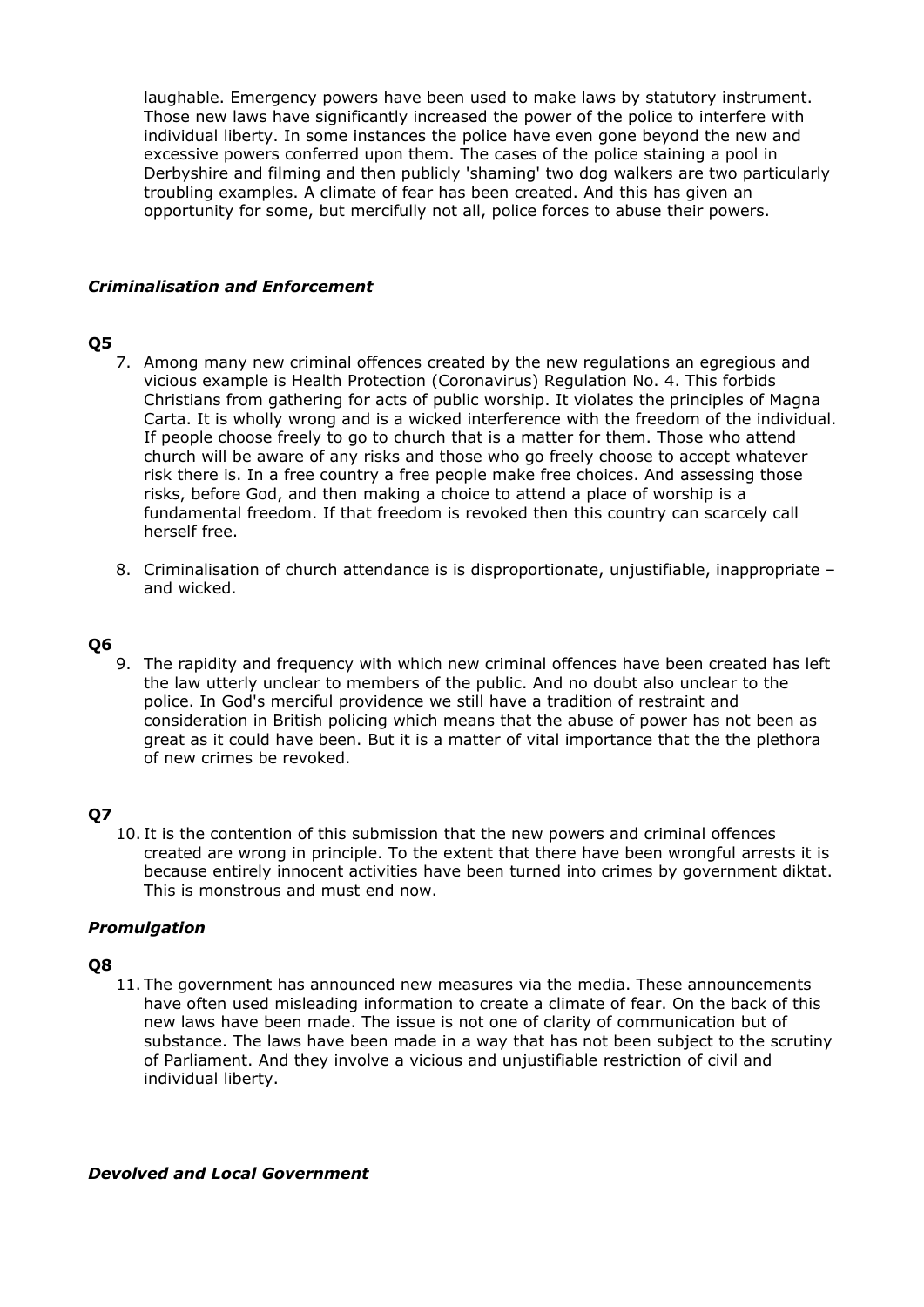### **Q9**

12. The different responses of the different local governments of the United kingdom have led to a dangerous fracture in the governance of the country. In the interests of the preservation of the Union it would have been better if such measures had not been introduced in the first place.

## **Q10**

13. There should be no increase in the powers of local government. And the national government has already grossly exceeded its proper limits.

## **Q11**

14. It appears that there have been major difficulties.

## **Q12**

15.Answering this question is beyond the remit of our submission.

### **Parliamentary scrutiny**

# **Q13**

16. Parliament has had no role in the proper scrutiny of statutory instruments before enactment. It does have a take it or leave power in some cases with respect to continuation of the laws made by statutory instrument. There should be more stringent controls on the use of statutory instruments at all. And a power not only of revocation but also of amendment. Parliament should limit strictly the circumstances in which law can be made by statutory instrument.

## **Q14**

17. There could be provision for a committee of Parliament to have the power to review emergency powers even when Parliament is not sitting. And thus the powers would not be extended beyond three weeks simply because Parliament was not sitting.

## **Q15**

18.Special provisions could be made to give Parliament greater control of the legislative agenda once a given emergency had diminished. This would need to be some measure which gave control of the agenda to others beyond the Speaker and the Leader of the House.

## **Q16**

19. The Government was ill prepared. Responded too hastily. And relied on too narrow a body of medical opinion. Parliament should not have passed the Coronavirus Bill. It should have requested more medical evidence and insisted on more time. It should never have accepted and should not now accept such grave restrictions of individual and religious freedom. Next time Parliament should seek a broader range of opinion. Take more time. And refuse the restriction of fundamental British liberties.

## **Q17**

20.Answering this question is beyond the remit of this submission